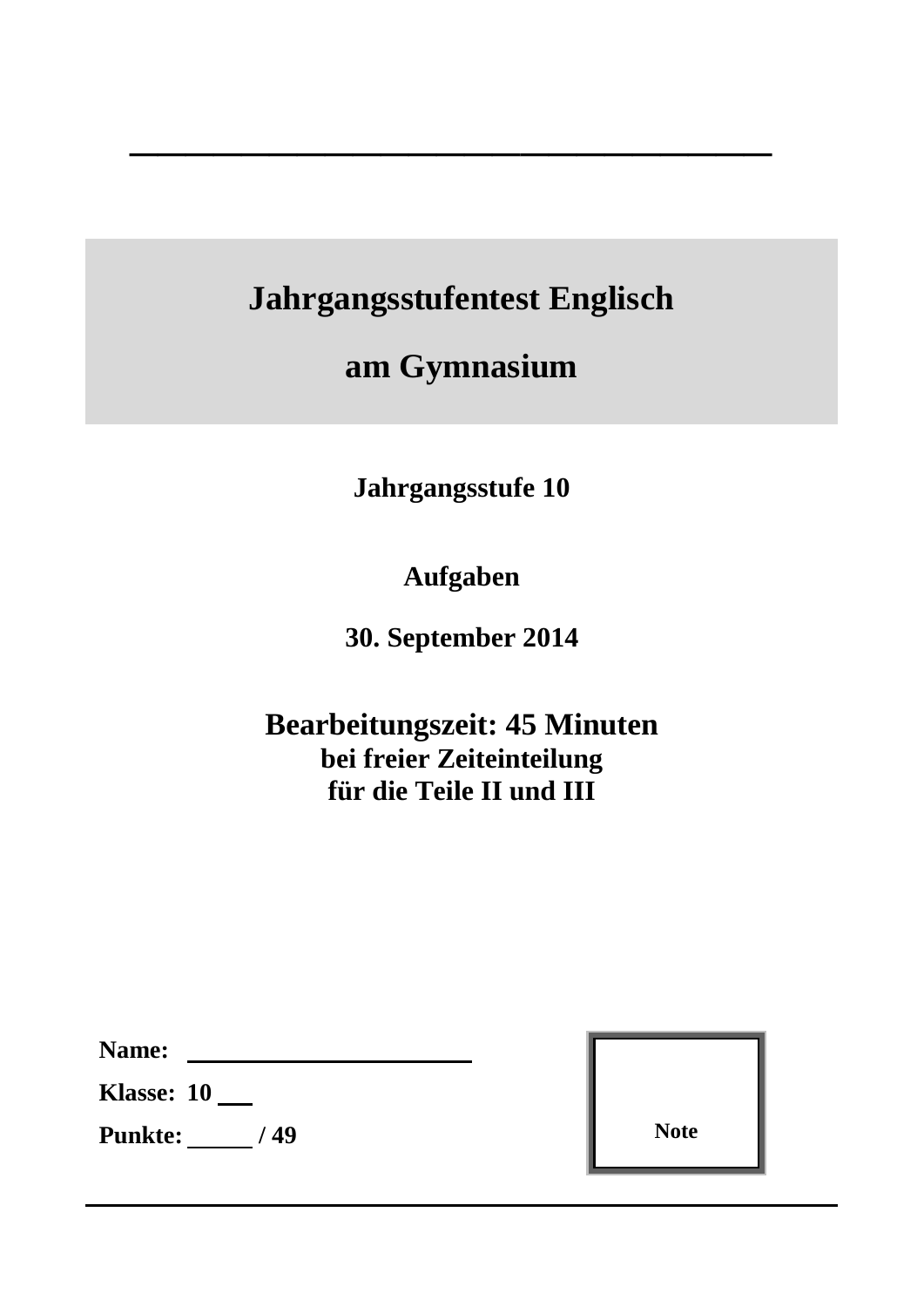### **Part I: Listening Comprehension 18 BE**

Die Audiodatei kann aus Urheberrechtsgründen nicht zum Download angeboten werden. Sie können den Originaltext unter folgendem Link finden:<http://www.npr.org/templates/story/story.php?storyId=89934206> (zuletzt aufgerufen am 02.10.2014).

### **Grand Canyon Skywalk – a radio report**

Listen to the podcast twice and do the tasks. Tick  $\vee$  the correct statements or answer in **notes. Please note that the questions are not necessarily ordered in the same way as the information is presented in the radio report.**

**1. In which US state is the "Skywalk" located? 1 BE**

\_\_\_\_\_\_\_\_\_\_\_\_\_\_\_\_\_\_\_\_\_\_\_\_\_\_\_\_\_\_\_\_\_\_\_\_\_\_\_

**2. Which of the following pictures captures its shape best?** *Tick the correct answer***. 1 BE**



- $\Box$  US holidays are cheap because the US dollar is weak.
- $\Box$  The "Skywalk" is close to Las Vegas and its big tourist hotels.
- $\Box$  There are special offers for newly married couples from abroad.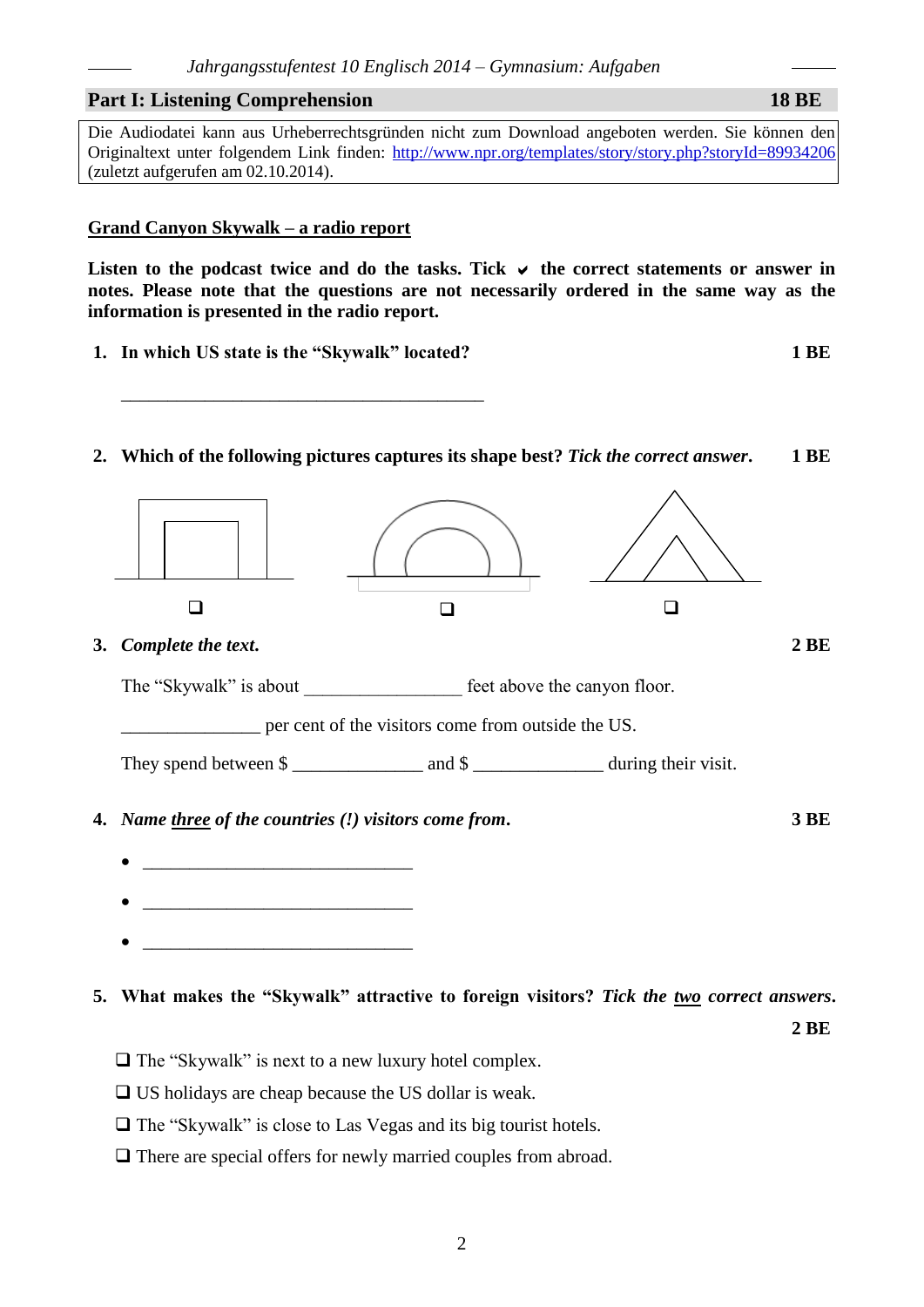| 6. | What other attractions are offered to the visitors in Grand Canyon West?<br>Tick the <u>two</u> correct answers. | 2 BE            |
|----|------------------------------------------------------------------------------------------------------------------|-----------------|
|    | $\Box$ a short helicopter flight into the canyon                                                                 |                 |
|    | $\Box$ a horse riding trip down to the Colorado River                                                            |                 |
|    | $\Box$ a religious Hualapai ceremony                                                                             |                 |
|    | $\Box$ a white-water rafting trip in the Grand Canyon                                                            |                 |
| 7. | What do the Hualapai complain about? Tick the two correct answers.                                               | 2 <sub>BE</sub> |
|    | $\Box$ Visitors expect them to speak perfect English.                                                            |                 |
|    | $\Box$ Visitors don't realize what the Hualapai had to give up.                                                  |                 |

- Visitors sometimes regard them as uneducated.
- $\Box$  Visitors expect them to be dressed like in a western.

### **8. What does the text say about other developments on the Hualapai reservation?** *Tick the correct answer.* **4 BE**

|                      | planned for the<br>future | already in<br>progress | not mentioned |
|----------------------|---------------------------|------------------------|---------------|
| new visitor's centre |                           |                        |               |
| bigger airport       |                           |                        |               |
| new school           |                           |                        |               |
| solar panels         |                           |                        |               |

## **9. Which of the following statements is the most precise?** *Tick the correct option***. 1 BE**

 $\Box$  The Hualapai are planning to build a new access road.

 $\Box$  A new access road is already being built at the moment.

 $\Box$  The existing access road will be improved in the near future.

 $\Box$  The existing access road has been improved in the last few months.

 $BE$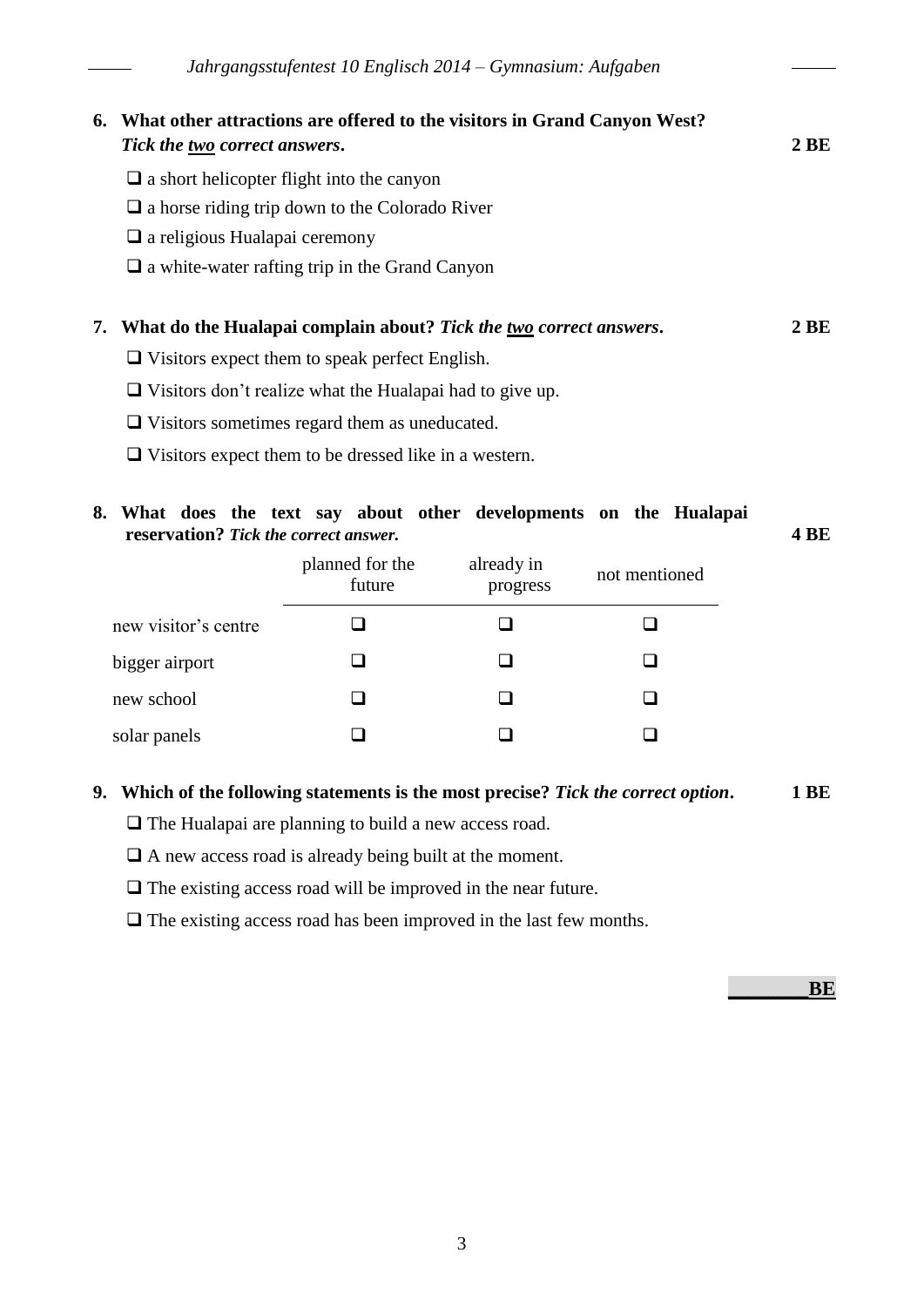### **Part II:** Use of English 16 BE

**Read the text and decide whether the underlined words are correct or not. If they are right, tick**  them like this  $\vee$ , if not, write your corrections on the lines on the right.

### **Today, Bolton – tomorrow, the world**

Ask anyone in the education world which is the most technologically advanced state school in the country, and their answer is always the same: Bolton's Essa Academy, which has went through a technological revolution in the last few years.

Essa takes most of its pupils from disadvantaged communities in the town. Every pupil has its own iPod Touch, that they keep with them day and night. The gadget helps them by doing their homework and gives them the opportunity to email their teachers with questions whenever they like.

The gadget revolution is all down to chemistry teacher Abdul Chohan, who has worked as a researcher before he turned to teaching. He is convinced his pupils will need  $21<sup>th</sup>$ -century skills when they set out to find work. He also believes that attention is more focused on exams than on developing life skills.

Pupils at the school are understandable enthusiastic about their new way of learning, but 12-year-old Maia Delaney, who has been there since six months, admitted that she would find it "a bit scary" when she first arrived. "I didn't know a lot about technology," she says. "I didn't want to look stupidly in front of people I didn't know."

She adds: "I soon discovered some of my friends were terrified as well. We helped ourselves and the teachers sometimes, too. We take the iPod Touch home by us and we do our work and research at home in the evening."

The fact that pupils can be continually in touch with their teachers is a great advantage of the new system: "If there's something they want to know, why should they must wait until the school gates will open at 9am in the morning?" Mr Chohan points out.

4

| , Bolton – tomorrow, the world                                                                            |  |
|-----------------------------------------------------------------------------------------------------------|--|
| sk anyone in the education world which is the most                                                        |  |
| ogically advanced state school in the country, and their                                                  |  |
| is always the same: Bolton's Essa Academy, which                                                          |  |
| or through a technological revolution in the last few years.                                              |  |
| ssa takes most of its pupils from disadvantaged                                                           |  |
| inities in the town. Every pupil has <u>its</u> own iPod Touch,                                           |  |
| by keep with them day and night. The gadget helps them                                                    |  |
| ng their homework and gives them the opportunity to                                                       |  |
| heir teachers with questions whenever they like.                                                          |  |
| The gadget revolution is all down to chemistry teacher                                                    |  |
| Chohan, who has worked as a researcher before he turned                                                   |  |
| hing. He is convinced his pupils will need $21^{\text{m}}$ -century                                       |  |
| when they set out to find work. He also believes that                                                     |  |
| In is more focused on exams than on developing life skills.                                               |  |
| upils at the school are <u>understandable</u> enthusiastic about                                          |  |
| ew way of learning, but 12-year-old Maia Delaney, who                                                     |  |
| een there since six months, admitted that<br>she                                                          |  |
| find it "a bit scary" when she first arrived. "I didn't know                                              |  |
| out technology," she says. "I didn't want to look stupidly                                                |  |
| of people I didn't know."                                                                                 |  |
| he adds: "I soon discovered some of my friends were                                                       |  |
| d as well. We helped ourselves and the teachers                                                           |  |
| nes, too. We take the iPod Touch home <u>by</u> us and we do                                              |  |
| rk and research at home in the evening."                                                                  |  |
| he fact that pupils can be continually in touch with their                                                |  |
| s is a great advantage of the new system: "If there's                                                     |  |
| ing they want to know, why should they must wait until                                                    |  |
| ool gates will open at 9am in the morning?" Mr Chohan                                                     |  |
| out.                                                                                                      |  |
| From: Richard Garner, "The school where every teacher has an iPad and every student has an iPod", in: The |  |